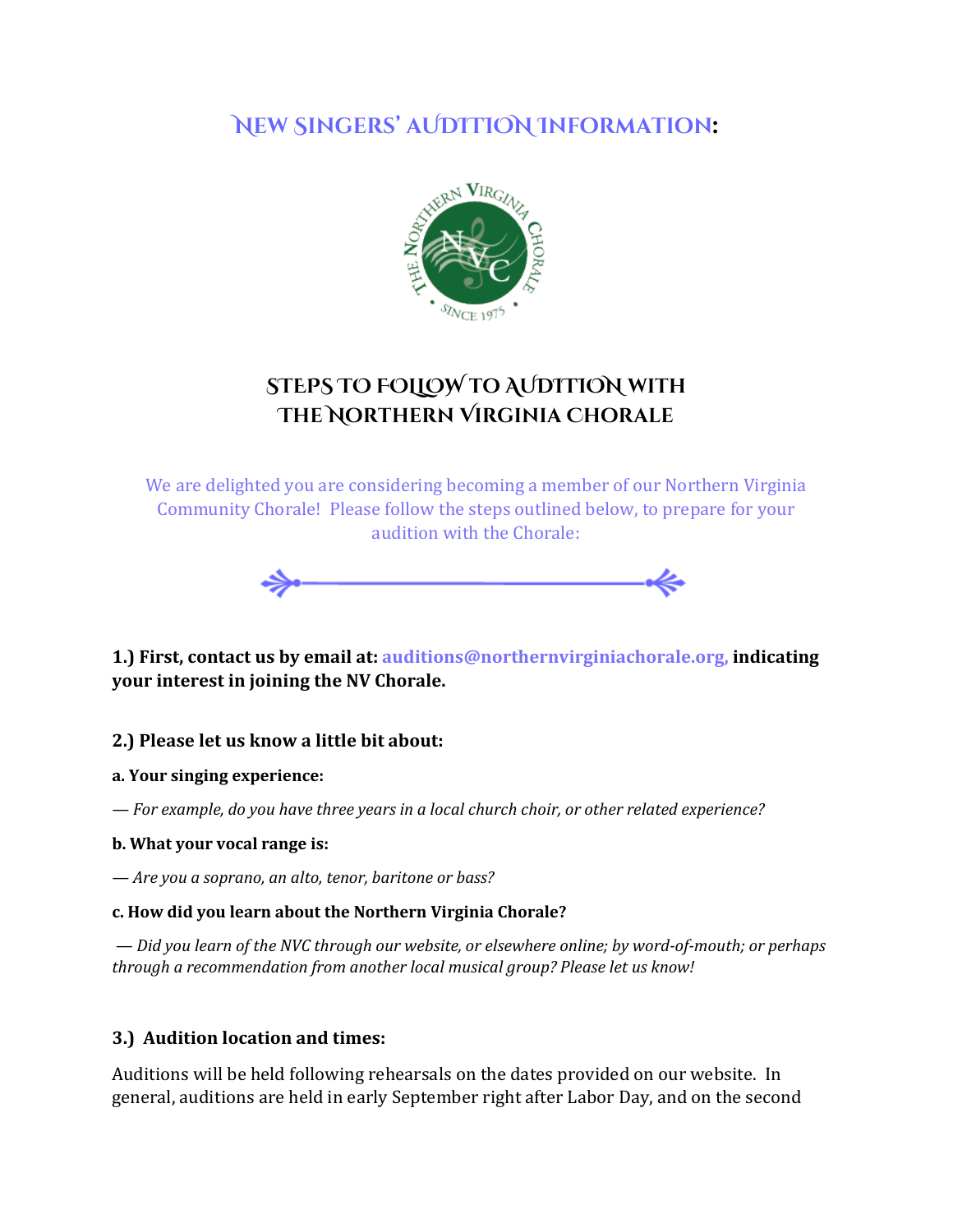Monday in January, as well as two other Mondays of the New Year, following that date. (Auditions may also be scheduled on other specially designated dates.)

To audition, you will meet with our Artistic Director, Bob Webb in the sanctuary area of the church. Bob Webb will check out your vocal range by having you sing some basic scales. Auditions are informal and do not require any special preparation. An audition usually involves running through a few vocal exercises, and possibly a short, familiar song. It provides our Director an opportunity to hear new singers and decide which section he would like them to join. Potential new singers who are not available at the first rehearsal can contact us at: auditions@northernvirginiachorale.org, to arrange for an alternate audition time.

## **Experience:**

We have a wide range of musical experience among our Chorale members. Some singers were past music majors in college, while others have taken up choral singing later in their lives.

To give you a feel for the concert standards our director expects of us, please visit the *["Sounds of the Chorale"](http://www.northernvirginiachorale.org/sounds-of-the-chorale)* page, available under the *Performances* tab drop-down menu from our navigation. You may also visit our YouTube Channel to watch videos of some of our past, live choral performances. It should be noted that our director enables us to reach the high standards of excellence in our concert performances by teaching us, *"how to sing effectively in a choral setting."* There will be more information about this located in the *For Singers Only* section of our website.

## **Visit our YouTube Channel to watch excerpts from some of our past performances at the below address:**



<https://www.youtube.com/user/NVCSATB>

You may also visit the *Sounds of the Chorale* audio page on our website at this address: <http://www.northernvirginiachorale.org/sounds-of-the-chorale>

**Thank you for taking the time to audition with the Northern Virginia Chorale! We look forward to welcoming new singers each year, and appreciate your interest in auditioning and singing with us!**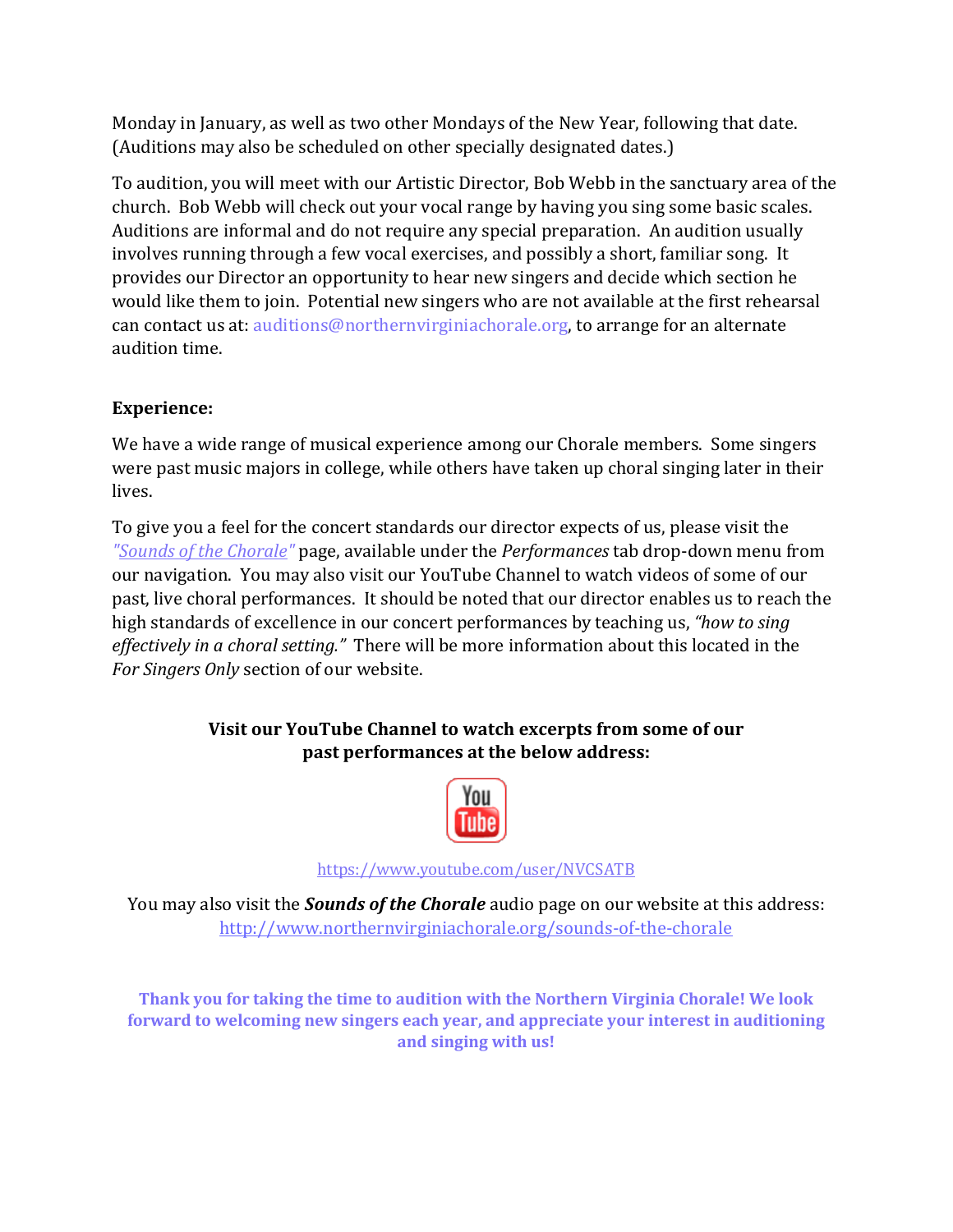

#### **Directions to St. Mark's Lutheran Church:**

*(You may also download a PDF file with more direction routes and maps showing the I-495 Capital Beltway exits, available on the Contact Us page of our website.)*

## **St. Mark's Lutheran Church**

5800 Backlick Road Springfield, Virginia 22150

**• From I-395 South, towards Richmond:** Merge onto VA/648/Edsall Road, via Exit 2B. Go 1.39 miles, and turn left onto Backlick Road.

*•* **From the Beltway:** Coming from I-495 South, take the Braddock Road Exit, 54A/54B. Merge onto VA 620 East Braddock Road, and go 2.2 miles, then turn right onto Backlick Road (It is one mile past Bradwood Street).

*•* **Alternatively, from I-495 South:** Take the **Old Keene Mill Rd** Exit 169B, toward **VA-644 W/Springfield/Franconia**. Keep **left** to take the ramp toward **Springfield/VA-644 W/Old Keene Mill Rd**. The ramp will curve around to the right, where you will then turn off onto Rolling Road, and take another left onto Commerce Street, through a small shopping area with restaurants. From Commerce Street, you will take a left onto Backlick Road, and go for a mile or so until you will see St. Mark's Church on the left. The church sits up on a hillside. You may make a left into the parking lot from the center of the four-lane roadway.

#### *or:*

*•* **From the Fairfax County Parkway:** The Parkway becomes the Springfield-Franconia Parkway. Take Backlick Road East.